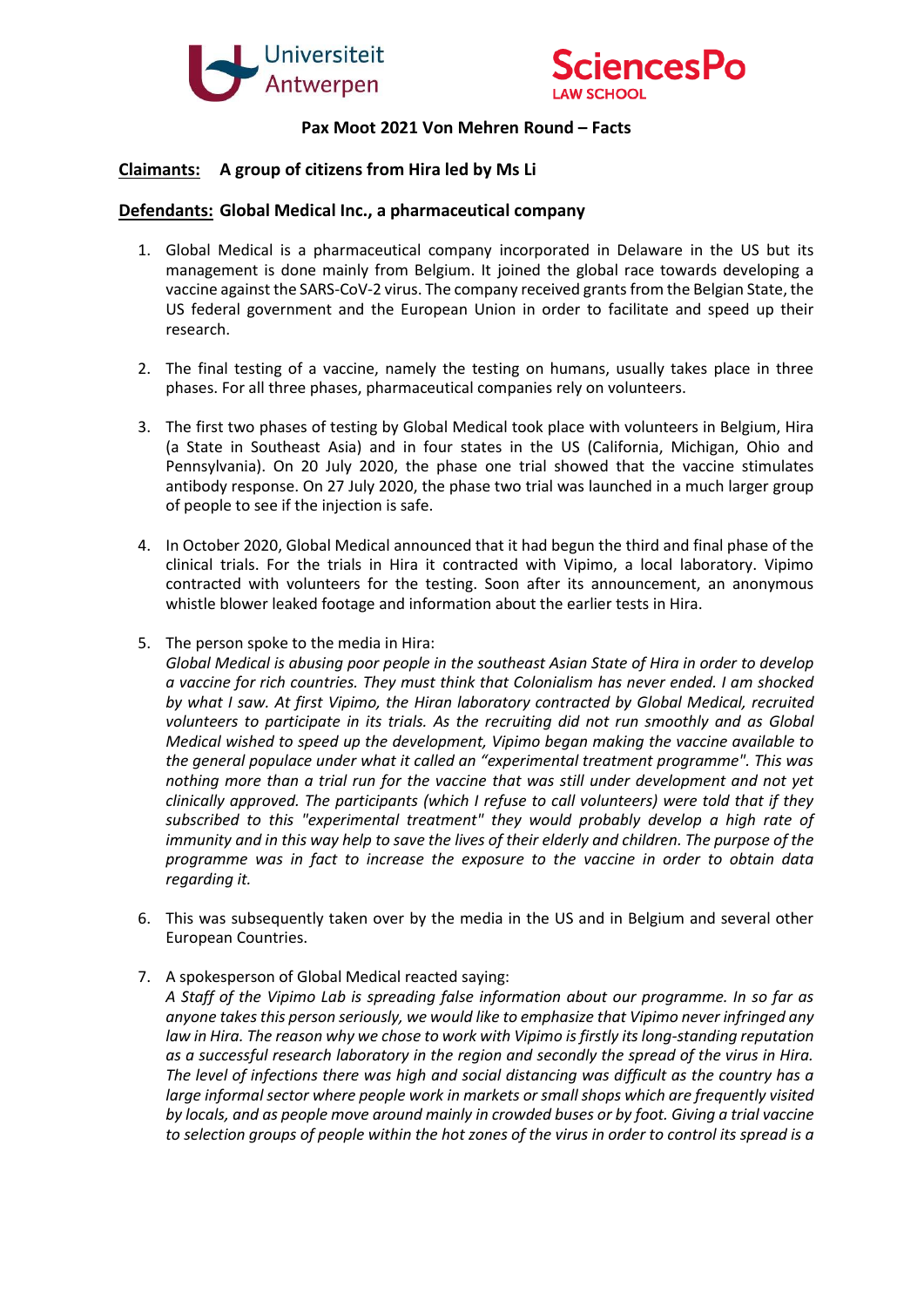



*decision we took purely for public health concerns and it is a decision we made with the municipal government of Hira.* 

- 8. The vaccine Global Medical was developing would, like other vaccines, have made use of squalene, a naturally occurring substance which is found in large quantities in shark liver oil. Even before the pandemic, about 3 million sharks a year were harvested for their livers. Estimates of conservationist groups indicated 500.000 more sharks would be needed to meet COVID-19 demand. These concerns moved Global Medical already in 2019 to start developing a method by which it extracts a small amount of squalene from low-yield sources such as sugar cane and uses a chemical method to develop semi-synthetic squalene that is amplified. Global Medical called this newly developed adjuvant 'Jaws'. Taking into account the concerns of conservationist groups, Global Medical decided to make use of the newly developed semisynthetic adjuvant immediately, without further separate testing. As Hiran law did not require any approval for the use of the new adjuvant, it is presumed that all Hiran test persons received a vaccine containing the adjuvant 'Jaws'.
- 9. It turned out that the newly developed semi-synthetic adjuvant used in the vaccine, Jaws, caused a severe allergic reaction in a much larger percentage of patients than initially expected. Hundreds of Hirans suffered from chest cramps and heart palpitations shortly after being injected with the vaccine. They left the laboratory immediately after receiving the injection, being told to simply rest at home and come back a few days later to undergo further tests. Some developed permanent kidney damage or immunodeficiency after their treatment. Moreover, the test results showed that the immunity that people developed after having received the vaccines fades after four to six months. This led to morbidity and increased contaminations.
- 10. Global Medical worked further on the vaccine, ceased the use of the adjuvant 'Jaws' and started using 100% natural squalene for further trials.
- 11. In January 2021 full results from the phase three trials indicated that nine out of ten people given the vaccine were protected by it, which was deemed a significant success, and it was approved in Europe and the US. The medical board of Hira also approved the vaccine.
- 12. At the end of January 2021 the Hiran authorities proceeded to order 10 million vaccines from Global Medical.
- 13. Global Medical responded, however, that it would only be able to deliver the order a year later. This was because the US and the European authorities had pre-ordered a huge amount of vaccines and Global Medical did not have the capacity to make the vaccine units that fast. The Hiran medical board then requested Global Medical to make the formula available, so that the vaccine can be produced locally. Global Medical responded that the formula is protected by patents registered in all EU countries, in the US and in Hira.
- 14. It later emerged that the whistle blower was Ms. Li, the head of the laboratory of Vipimo (how this emerged is not known). Ms. Li was fired in August 2020 from her post after openly questioning the use of the semi-synthetic adjuvant Jaws in front of the representatives of Global Medical. After her dismissal she took up a job at a pharmacy. From this position she focused on informing the citizens of Hira about the virus and the dangers of the vaccines in development.